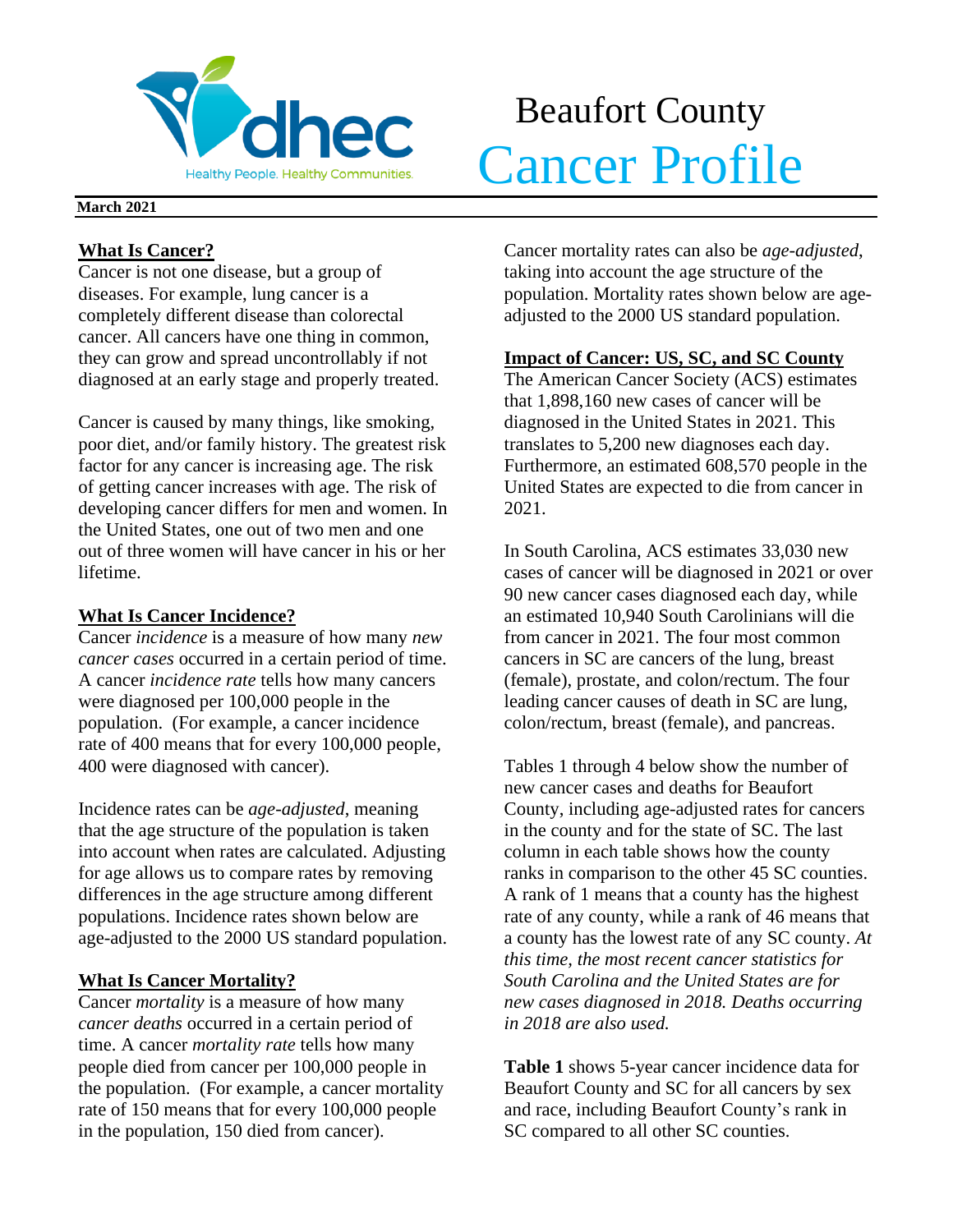| Table 1. Cancer Incidence by Sex and Race, |
|--------------------------------------------|
| 2014-2018, Beaufort County and South       |
| Carolina <sup>*</sup>                      |

|        | SС     | <b>Beaufort County</b> |           |           |
|--------|--------|------------------------|-----------|-----------|
|        | 5-year | 5-year                 | new       | <b>SC</b> |
|        | rate   | rate                   | $cases^*$ | rank      |
| all    | 450    | 398                    | 1178      | 43        |
| male   | 503    | 429                    | 629       | 44        |
| female | 411    | 373                    | 549       | 41        |
| white  | 452    | 388                    | 997       | 44        |
| black  | 441    | 374                    | 137       | 45        |

\***Counts are annual averages based on 5 years of data.** 5-year rates are per 100,000 age-adjusted to the 2000 US standard population. Statistics do not include *in situ* cancers, except for bladder. Source: SC Central Cancer Registry. ~ Statistic could not be calculated (small counts).

**Table 2** shows 5-year cancer mortality data for Beaufort County and SC for all cancers by sex and race, including Beaufort County's rank in SC compared to all other SC counties.

Table 2. Cancer Mortality by Sex and Race, 2014- 2018, Beaufort County and South Carolina\*

|        | <b>SC</b> | <b>Beaufort County</b> |         |           |
|--------|-----------|------------------------|---------|-----------|
|        | 5-year    | 5-year                 | lives   | <b>SC</b> |
|        | rate      | rate                   | $lost*$ | rank      |
| all    | 165       | 129                    | 394     | 46        |
| male   | 203       | 155                    | 226     | 46        |
| female | 137       | 107                    | 168     | 46        |
| white  | 160       | 122                    | 328     | 46        |
| black  | 185       | 185                    | 64      | 26        |

\***Counts are annual averages based on 5 years of data.** 5-year rates are per 100,000 age-adjusted to the 2000 US standard population. Sources: SC Central Cancer Registry and SC Vital Records. ~ Statistic could not be calculated (small counts).

**Table 3** shows 5-year cancer incidence data for Beaufort County and SC for selected cancers, including Beaufort County's rank in SC compared to all other SC counties.

Table 3. Cancer Incidence for Selected Cancers, 2014-2018, Beaufort County and South Carolina\*

|                 | <b>SC</b> | <b>Beaufort County</b> |           |      |
|-----------------|-----------|------------------------|-----------|------|
| cancer          | 5-year    | 5-year                 | new       | SС   |
|                 | rate      | rate                   | $cases^*$ | rank |
| breast          |           |                        |           |      |
| (female)        | 130       | 129                    | 187       | 23   |
| prostate        |           | 116                    |           |      |
| (male)          | 113       |                        | 182       | 23   |
| $l$ ung/        |           |                        |           |      |
| bronchus        | 63        | 42                     | 139       | 45   |
| $\text{colon}/$ |           |                        |           |      |
| rectum          | 38        | 31                     | 84        | 46   |
| pancreas        | 14        | 12                     | 37        | 36   |

\***Counts are annual averages based on 5 years of data.** 5-year rates are per 100,000 age-adjusted to the 2000 US standard population. Statistics do not include *in situ* cancers, except for bladder. Source: SC Central Cancer Registry. ~ Statistic could not be calculated (small counts).

**Table 4** shows 5-year cancer mortality data for Beaufort County and SC for selected cancers, including Beaufort County's rank in SC compared to all other SC counties.

Table 4. Cancer Mortality for Selected Cancers, 2014-2018, Beaufort County and South Carolina\*

|                 | SС     | <b>Beaufort County</b> |         |           |
|-----------------|--------|------------------------|---------|-----------|
| cancer          | 5-year | 5-year                 | lives   | <b>SC</b> |
|                 | rate   | rate                   | $lost*$ | rank      |
| breast          |        |                        |         |           |
| (female)        | 22     | 18                     | 26      | 42        |
| prostate        |        |                        |         |           |
| (male)          | 22     | 20                     | 30      | 27        |
| lung/           |        |                        |         |           |
| bronchus        | 43     | 29                     | 92      | 46        |
| $\text{colon}/$ |        |                        |         |           |
| rectum          | 14     | 10                     | 28      | 45        |
| pancreas        | 11     | 8                      | 27      | 41        |

\***Counts are annual averages based on 5 years of data.** 5-year rates are per 100,000 age-adjusted to the 2000 US standard population. Sources: SC Central Cancer Registry and SC Vital Records. ~ Statistic could not be calculated (small counts).

**Table 5** shows the percentage of cancers diagnosed in early and late stages of disease in Beaufort County and SC. Cancers diagnosed in late stages lessen the potential for successful treatment and raise the risk of premature loss of life.